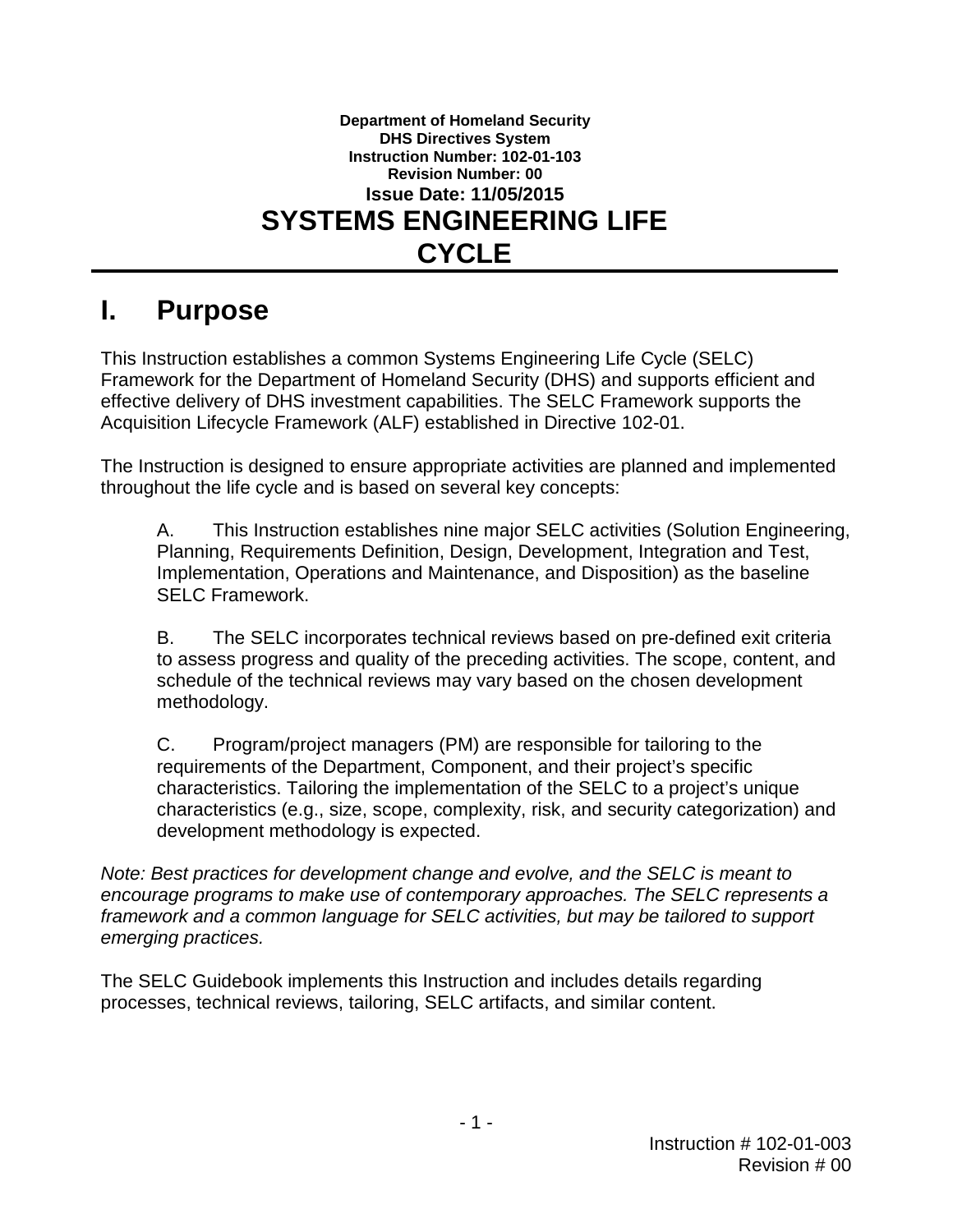# **II. Scope**

This Instruction is applicable to all DHS programs, projects, or equivalent investments throughout Components or other DHS organizations whose purpose is to deliver a DHS capability.

This Instruction does not supersede other Directives/Instructions beyond its topic area, substitute for such Directives or Instructions, or provide alternatives to these Instructions unless specifically stated for unique cases.

The accompanying SELC Guidebook is developed and maintained within the confines of this Instruction and is subject to it and all other applicable Department Directives and Instructions.

Interpretation requests, recommendations, or issues with this Instruction or any associated guidebooks or manuals should be directed to the Office of Program Accountability and Risk Management (PARM). Change requests are adjudicated with the assistance of the Office of the Chief Information Officer (OCIO) and the Science & Technology Directorate.

# **III. References**

- A. Directive 102-01 and its implementing Instructions.
- B. Clinger-Cohen Act of 1996.

C. Title 48, Code of Federal Regulation (CFR), Chapter 30, "Department of Homeland Security, Homeland Security Acquisition Regulation (HSAR)"

# **IV. Definitions**

Definitions used in this Instruction or any associated guidebooks or manuals align with and conform to overall Directive 102-01 definition policy, or state they are provided only to aid in document understanding and do not establish policy. Definition clarification, misalignment, or recommendations for specific definitions to be applied across the Directive 102-01 implementing instructions or any associated guidebooks or manuals should be directed to PARM for interpretation, adjudication, or modification, as appropriate.

# **V. Responsibilities**

Responsibilities applicable to this instruction include: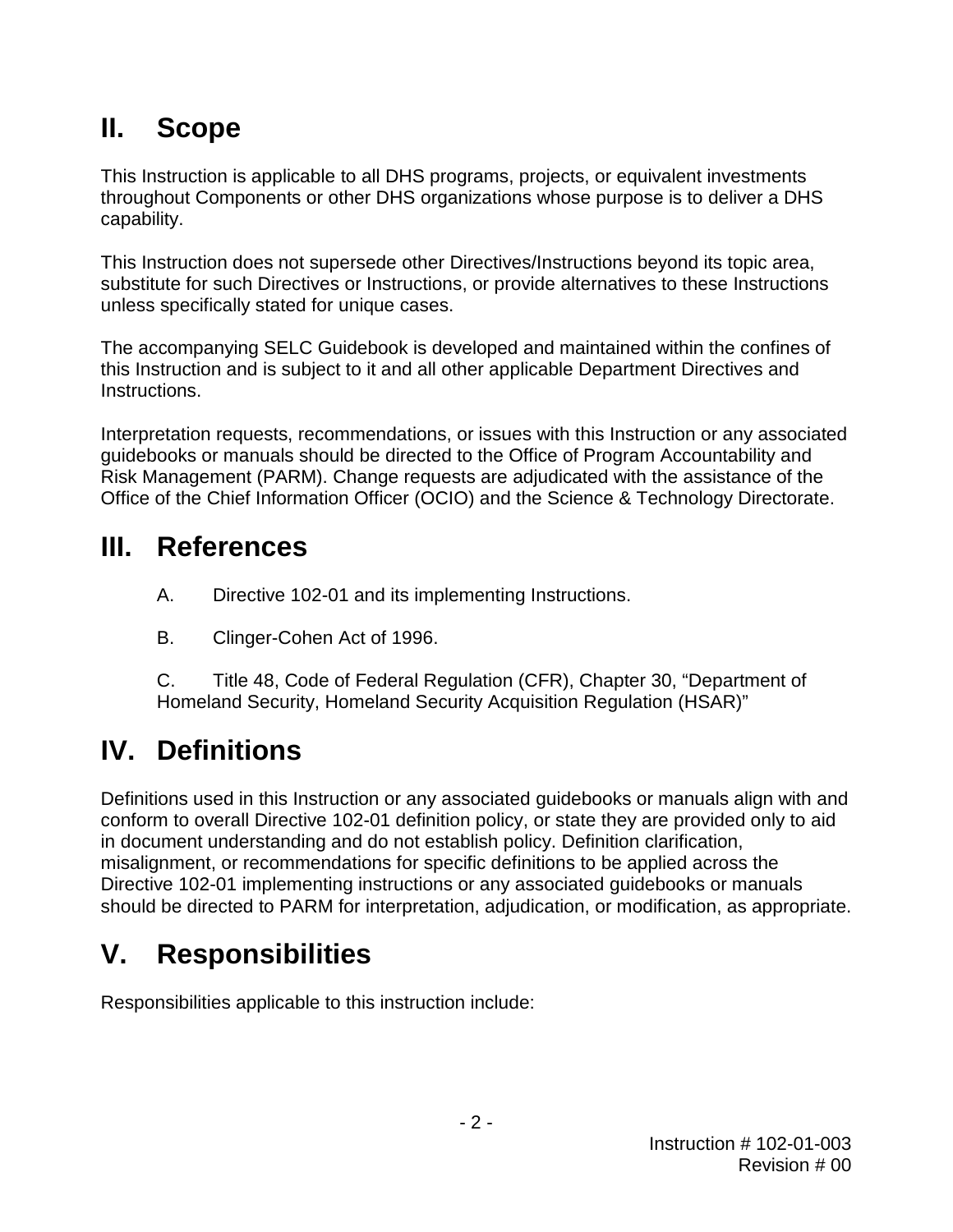A. *The DHS Chief Information Officer (CIO)* is responsible for ensuring that Information Technology (IT) Investments are aligned with Department and Component Strategy and Missions. Relative to the SELC, the CIO reviews and approves (with the Executive Director, PARM) the program/project SELC Tailoring Plan.

B. *The Office of Program Accountability and Risk Management (PARM)* is within the Under Secretary for Management (MGMT) Directorate. PARM serves as the Management Directorate's executive office for acquisition policy, governance, and oversight. Relative to the SELC, PARM:

1. Reviews and approves (with the CIO) the Program/Project's SELC Tailoring Plan;

2. Assists programs/projects with understanding the purpose and intended outcomes of the SELC technical reviews;

3. Advises the Component Systems Engineer (SE), if required, on the conduct of SELC technical reviews as well as providing feedback and issues as part of the technical reviews.

4. Assists programs, as required, with their SELC tailoring.

C. *The Enterprise Business Management Office (EBMO)* is within the Office of the CIO. EBMO evaluates IT programs and provides recommendations to the DHS CIO that focus on aligned investment, sound technical approach, and enterprise architecture. Relative to the SELC, EBMO:

1. Provides assistance, as required, to the programs with their SELC tailoring;

2. Supports the DHS CIO in the review of the program/project's SELC Tailoring Plan and provides recommendation on its disposition;

3. Provides assistance to the IT programs with understanding the purpose and intended outcomes of the SELC technical reviews;

4. Advises the Component CIO, if required, on the SELC technical reviews as well as providing feedback and issues as part of the technical reviews.

D. *The Component Acquisition Executive (CAE)* is the senior acquisition official within a Component that is responsible for implementation, management, and oversight of the Component's acquisition processes. Relative to the SELC, the CAE: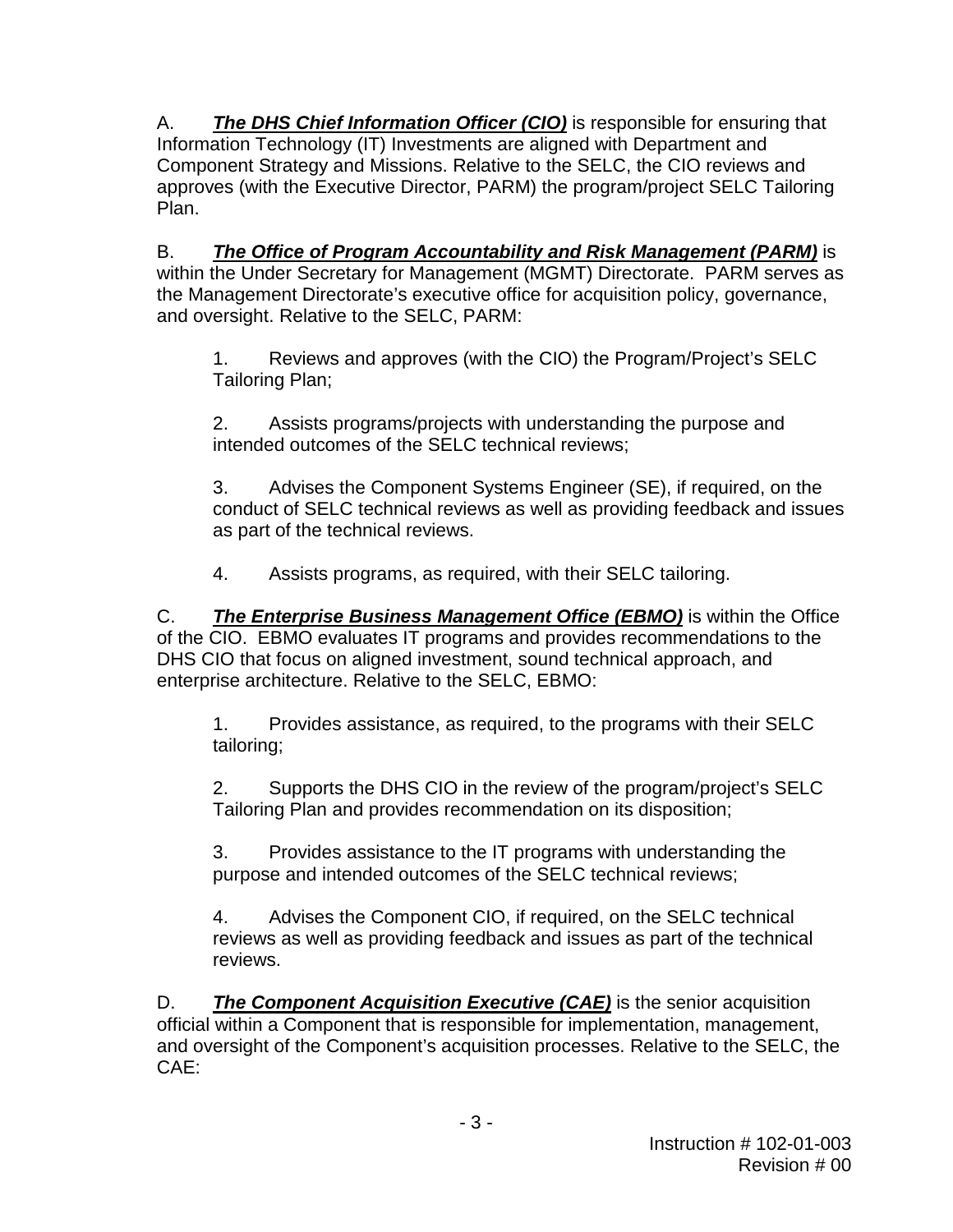1. Designates a Component SE or equivalent if there is none;

2. Approves the program/project SELC Tailoring Plan at the Component level;

3. Ensures, with support from the Lead Technical Authority, that processes are established that enable SELC technical reviews and that they are adhered to by programs/projects;

4. Ensures the Component has adequate functional lines of business (e.g., Systems Engineering, Logistics, etc.) and that they support the program/project SELC technical reviews;

5. Ensures the SELC Technical Review Completion Letter, along with any updates to the SELC Tailoring Plan or Project Management Plan, is submitted by the program/project to the DHS program reporting system of record within 30 days of the technical review completion.

E. *The Program/Project Manager (PM)* is responsible, with significant discretionary authority, for tailoring the SELC process for the program's/project's specific characteristics. The PM:

1. Establishes the program/project team;

2. Determines, with approval of the Lead Technical Authority and CAE, the development methodology and tailors appropriately;

3. Completes the tailored artifact set;

4. Presents the business case and status of the program/project through all phases of the technical review and approval process;

5. Schedules, conducts, and coordinates the SELC technical reviews;

6. Documents the outcomes of completed SELC technical reviews in Completion Letters;

7. Manages the performance of the program/project throughout the life cycle.

F. *The Operational Test Agent (OTA)* is responsible for conducting Operational Test and Evaluation (OT&E) and assesses operational effectiveness and suitability. The OTA plans, conducts, evaluates, and reports the results of independent OT&E to the PM, DHS Director of OT&E, and Acquisition Decision Authority.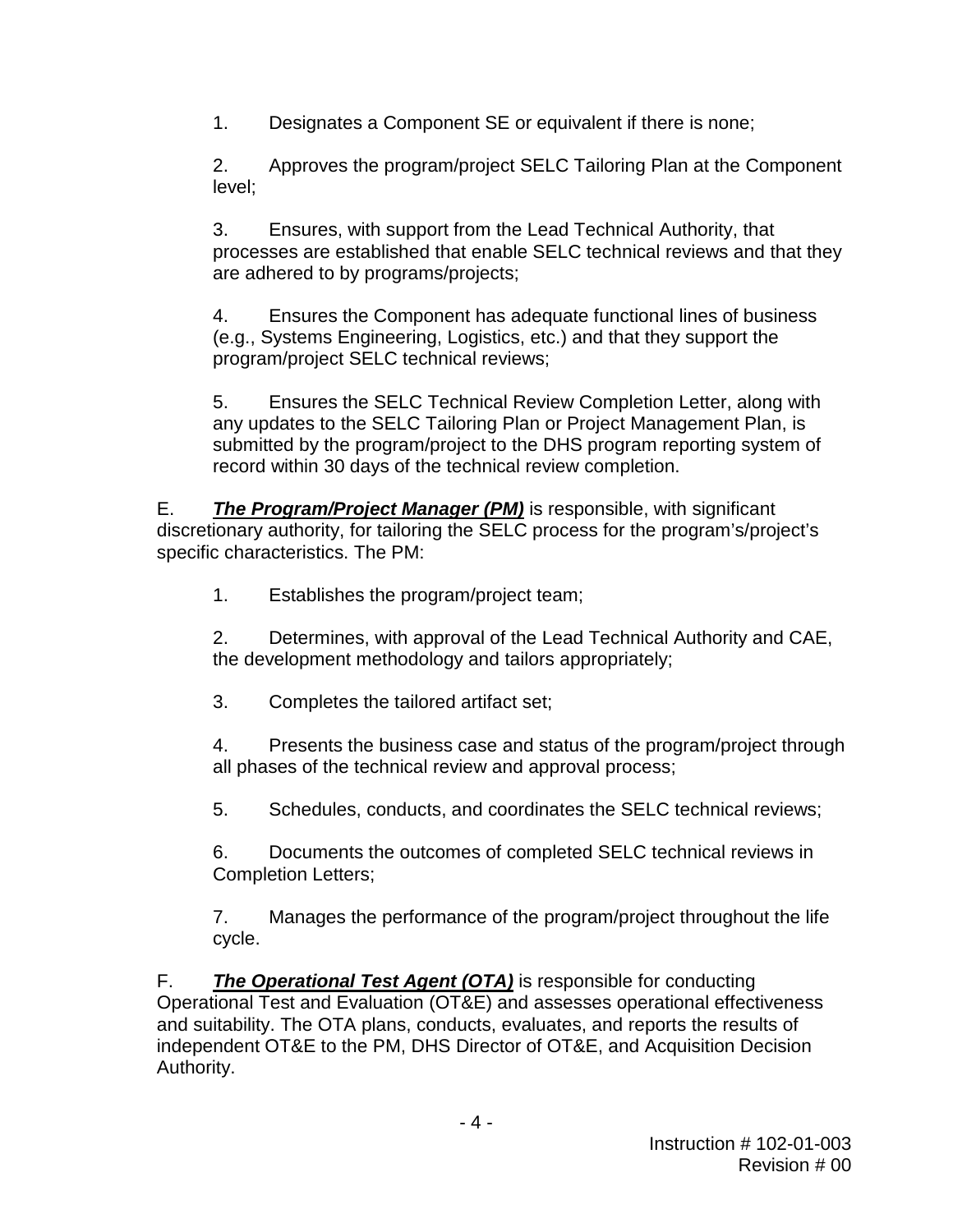G. *The Lead Technical Authority (LTA)* is responsible for the technical (e.g., Systems Engineering and domain-specific engineering) aspects of the program/project. The LTA is the empowered individual within the Component to represent agency-wide technical considerations and make recommendations to the program/project manager and CAE or Component Head. The LTA for IT programs/projects is the Component CIO. For non-IT programs/projects, the LTA is recommended to be the Component Systems Engineer (SE) or equivalent, as designated by the CAE or Component Head. The LTA:

1. Concurs with the program/project SELC Tailoring Plan;

2. Supports the CAE to ensure processes are established that enable SELC technical reviews and that they are adhered to by programs/projects;

3. Ensures that all SELC technical review exit criteria are satisfied;

4. Ensures the necessary SELC activities have been satisfactorily completed as planned;

5. Concurs with the SELC Technical Review Completion Letter.

H. *The Component SE (functioning as Lead Technical Authority for non-IT Programs/Projects)* is responsible for the Component's overall Systems Engineering. Systems Engineering is defined as an interdisciplinary approach and means to enable the realization of successful systems. Systems Engineering considers both the business and the technical needs of all customers with the goal of providing a quality product that meets the user needs. If the Component does not have a dedicated SE, then the organization (external to the Program Management Offices) with responsibilities closest to the definitions above should be substituted and so designated by the Component Acquisition Executive (CAE). For non-IT programs and projects, the Component SE is also the Lead Technical Authority with responsibilities defined in the LTA section above.

## I. *The Component CIO (functioning as Lead Technical Authority for IT*

*Programs and Projects)* is responsible for exercising leadership and authority over mission-unique IT policies, programs, services, solutions, and resources. The Component CIO acts to implement the policies of the DHS CIO in accordance with the unique needs of the Component. This includes ensuring IT programs/projects comply or are aligned with the DHS SELC, and establishing an SELC-aligned development lifecycle for Component level IT investments. In the case of IT programs/projects, the Component CIO is the Lead Technical Authority with responsibilities defined in the LTA section above.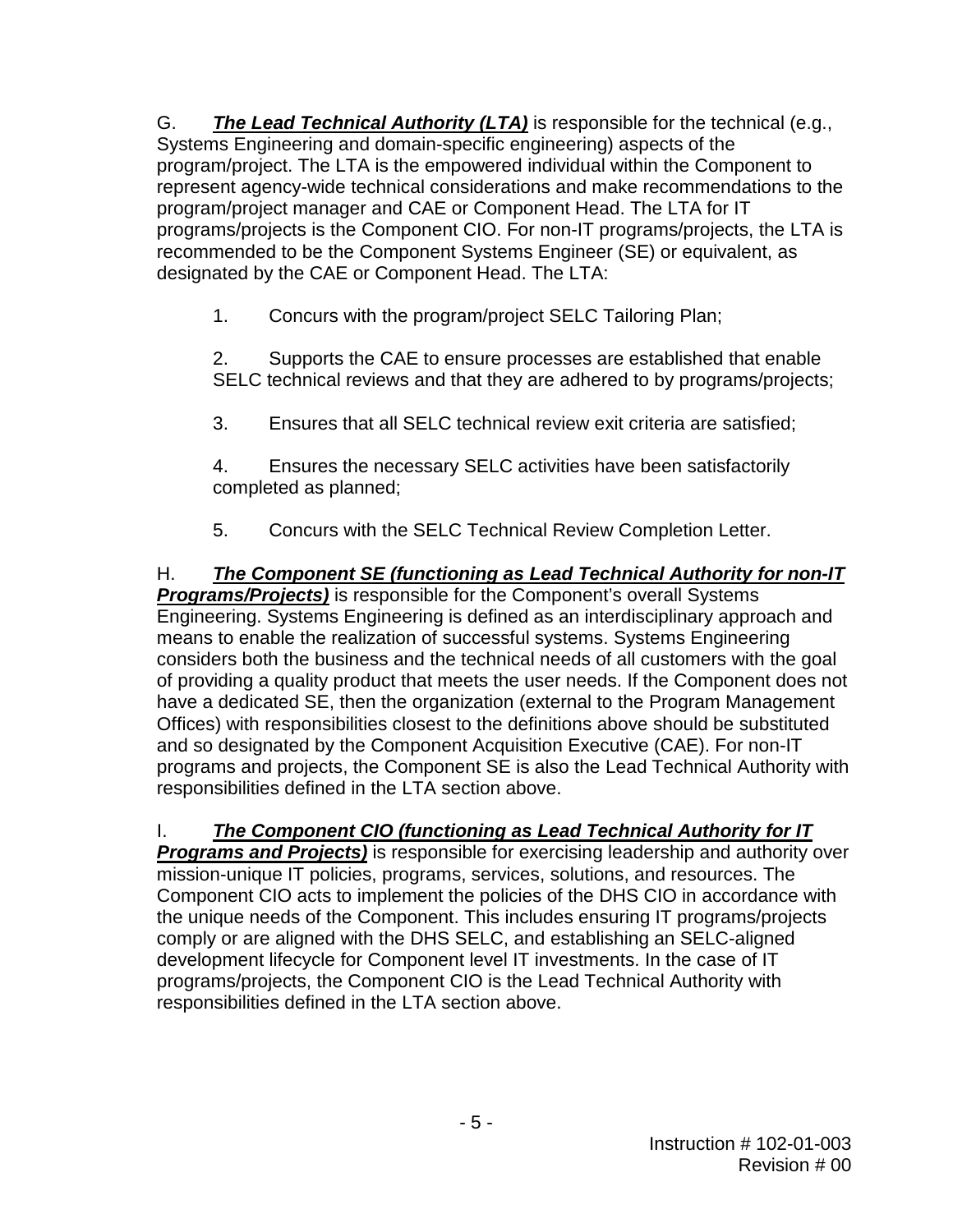J. *The Lead Business (Operational) Authority (LBA)* represents the user/operational community throughout the acquisition and development of the solution. The LBA provides continual feedback to the program/project on behalf of the user community and the operational requirements developers to ensure the requirements and guidance accurately reflect the needs of the users. The LBA is recognized and empowered by the Component Head to speak for the user community. Similar to the LTA, the LBA is also responsible for ensuring that eventbased technical review exit criteria and necessary activities are satisfied as well as concurring with the Technical Review Completion Letter.

## **VI. Content and Procedures**

## A. *DHS SELC Framework*:

The Systems Engineering Life Cycle Framework for DHS supports efficient and effective delivery of DHS investment capabilities and has been developed to be compliant with applicable federal regulations, laws, and policies.

The first major SELC activity focuses on the broader acquisition program and the remaining major SELC activities focus on projects and systems associated with the program. The framework consists of nine major SELC activities and a set of technical reviews that are intended to ensure that the development effort is progressing satisfactorily and meeting the business need.

*Note: Although the SELC framework is routinely depicted sequentially, the SELC is development methodology neutral, and its activities may be conducted concurrently, in parallel, or sequentially, with multiple feedback loops and iterations, as appropriate. SELC activities and technical reviews may also be combined, modified, or omitted based on a program's specific characteristics and selected development methodology. Best practices change and evolve, and programs are encouraged to learn and adopt new practices that are in the government's best interests. For example, the SELC encourages IT programs to use best practices such as agile approaches (i.e. Scrum, Lean Software Development, Kanban, Continuous Delivery, etc.) intended to streamline processes, reduce costs, and provide the best fit to mission needs. The philosophy of the SELC is to encourage tailoring for specific engineering needs and accommodate all development methodologies.*

## B. *DHS SELC Framework Components & Procedures*:

This section presents general information on the SELC Framework Components and Procedures as a preface to the detailed information on each of the major DHS SELC activities contained in the SELC Guidebook.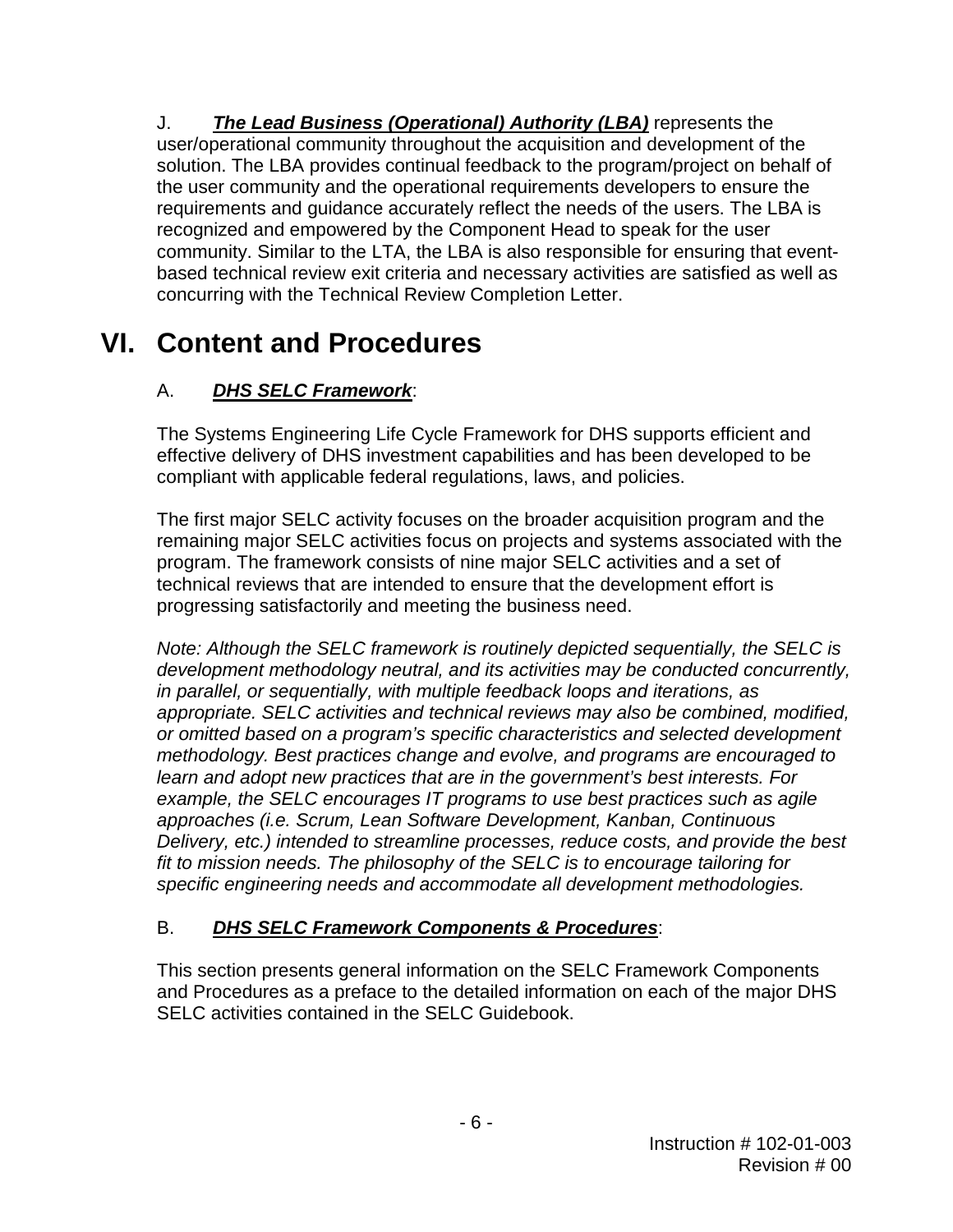### 1. SELC Entry Criteria

The Component user operational community assisted by the PM (if established) establishes a baseline of its mission operational needs by assessing their existing operational capabilities prior to initiating the SELC. Clearly defined operational capability gaps are identified by determining mission risks/vulnerabilities from assessing potential threats, characterizing the mission standards and conditions necessary to minimize or reduce risks.

In addition to assisting in defining the operational capability gap(s), the PM initiates acquisition planning, which defines the program's/project's Systems Engineering activities, cost, and schedule for developing the new capabilities to close the defined gap(s).

### 2. Major SELC Activities

The following is a short description of the objectives/purpose of each of the nine major SELC activities and related technical reviews. While the technical reviews described below represent conceptual types of reviews that may be used, specific developmental methodologies employ unique reviews that correspond to the methods and processes applicable to that methodology and may be used if documented in the applicable SELC Tailoring Plan.

a. *Solution Engineering:* Conducted following the Acquisition Decision Event (ADE) - 1 of the ALF, the objective of *Solution Engineering* is to identify, analyze, and objectively select the preferred solution alternatives via a formal Analysis of Alternatives (AoA)/Alternatives Analysis (AA) to meet the approved mission needs. In addition, key acquisition artifacts are created to prepare the program to enter the *Obtain Phase* of the ALF.

Study Plan Review (SPR): Conducted at the overall program level for the purpose of reviewing ground rules and assumptions as well as the analyses plans, scope, criteria, and methods to be used for performance of the AoA/AA.

Solution Engineering Review (SER): Conducted towards the end of the *Analyze/Select Phase* of the ALF the SER evaluates the results of the AoA/AA and the completeness and content of related acquisition and technical artifacts to support formal program approval. The SER directly supports the ADE-2A Acquisition Review Board (ARB).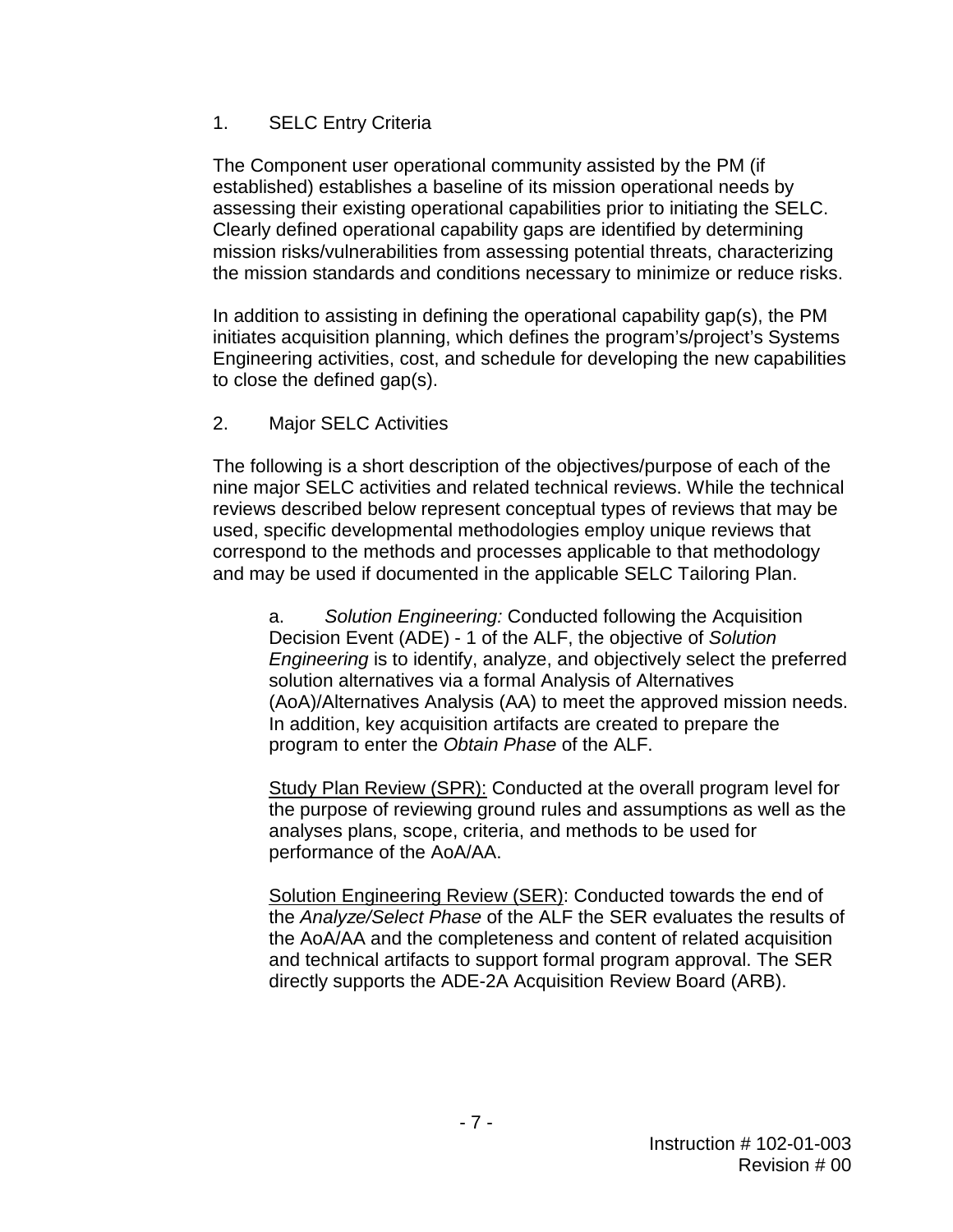b. *Planning:* The purpose of *Planning* is to create plans in the appropriate level of detail for the chosen methodology. Facets of the program/project are analyzed to ensure that the cost, scope, and schedule are technically feasible and acceptable to stakeholders.

Project Planning Review (PPR): Looks at executability of program/project schedule and scope, along with the continuity and appropriateness of planning artifacts. The result of this review is an assessment of readiness to proceed into development of the solution. This review supports an ADE-2B decision.

c. *Requirements Definition:* The purpose of *Requirements Definition* is to gather, analyze, and document requirements including functional and non-functional performance and data requirements.

Systems Definition Review (SDR): Focuses on the value, priority, traceability, and continuity of the functional and non-functional requirements.

d. *Design:* The objective of *Design* is to make decisions that transform requirements into system designs and architectures to efficiently and effectively guide or contract for fabrication, assembly, and coding.

Preliminary Design Review (PDR): Reviews the preliminary design to ensure that the planned technical approach meets the requirements.

Critical Design Review (CDR): Assesses system detailed design and its ability to meet the anticipated requirements.

e. *Development:* The objective of *Development* is to build and begin testing the components, products, and functionality that make up the system/solution that delivers the capability defined in the Operational Requirements Document (ORD) and Acquisition Program Baseline (APB).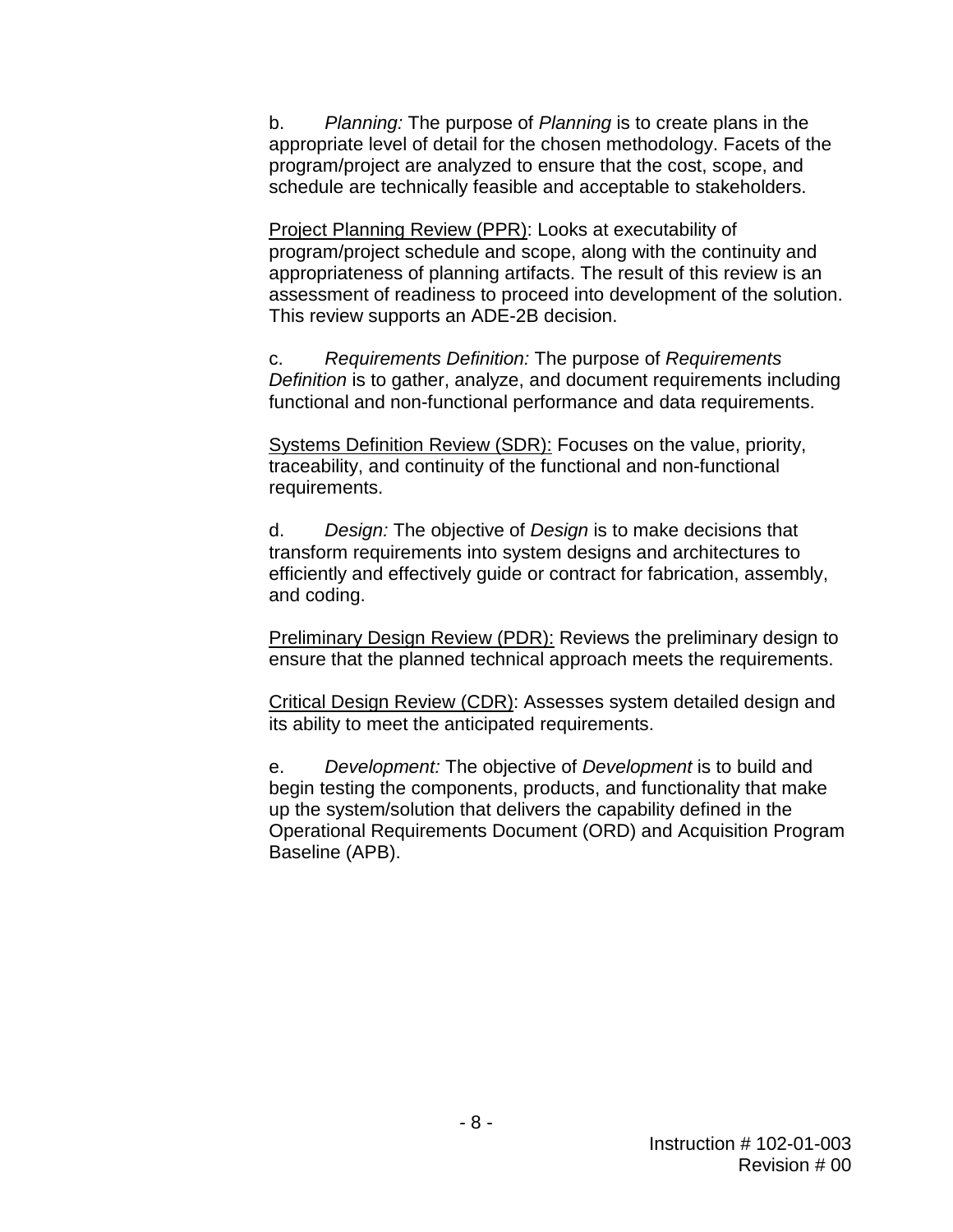Integration Readiness Review (IRR): Assesses system development efforts and subsystem, component, or configuration item testing results to ensure the system is ready for integration and comprehensive developmental test and evaluation (DT&E). Ensures that DT&E planning has been completed and test planning and infrastructure is adequate to support comprehensive DT&E. If development is done by a single development contractor, by the government directly, or in a highly integrated government and contractor team, then the IRR may not be necessary or focused primarily on DT&E preparations and readiness.

f. *Integration and Test:* The purpose of *Integration and Test* is to integrate the configuration items that have been built and tested during *Development* and to demonstrate that the integrated system satisfies all defined requirements.

Production Readiness Review (PRR): Conducted to review the results of *Integration and Test* to validate that the system developed meets the defined requirements, and assesses system and manufacturing readiness for the move to limited production. This review supports an ADE-2C decision.

g. *Implementation:* The objective of *Implementation* is to prepare the system, operational environment, organization, and users for the intended use of the new solution and to conduct Operational Test & Evaluation (OT&E) to evaluate whether the system meets mission need and operational requirements.

Operational Test Readiness Review (OTRR): Conducted to ensure the program/project is ready to enter OT&E.

Operational Readiness Review (ORR): Assesses the system's operational effectiveness and suitability. The ORR also ensures that the system possesses the required manufacturing and logistics support capabilities and capacities, and is therefore ready to be moved into production, fielding, and operation. The ORR supports an ADE-3 decision.

h. *Operations and Maintenance:* The objective of *Operations and Maintenance* (*O&M*) is to operate and maintain the system, make minor enhancements to the system, and conduct periodic reviews (e.g., security, system performance, obsolescence, and mission gaps). *O&M* personnel monitor the current system, identify problems to be fixed, and identify ways to improve the system.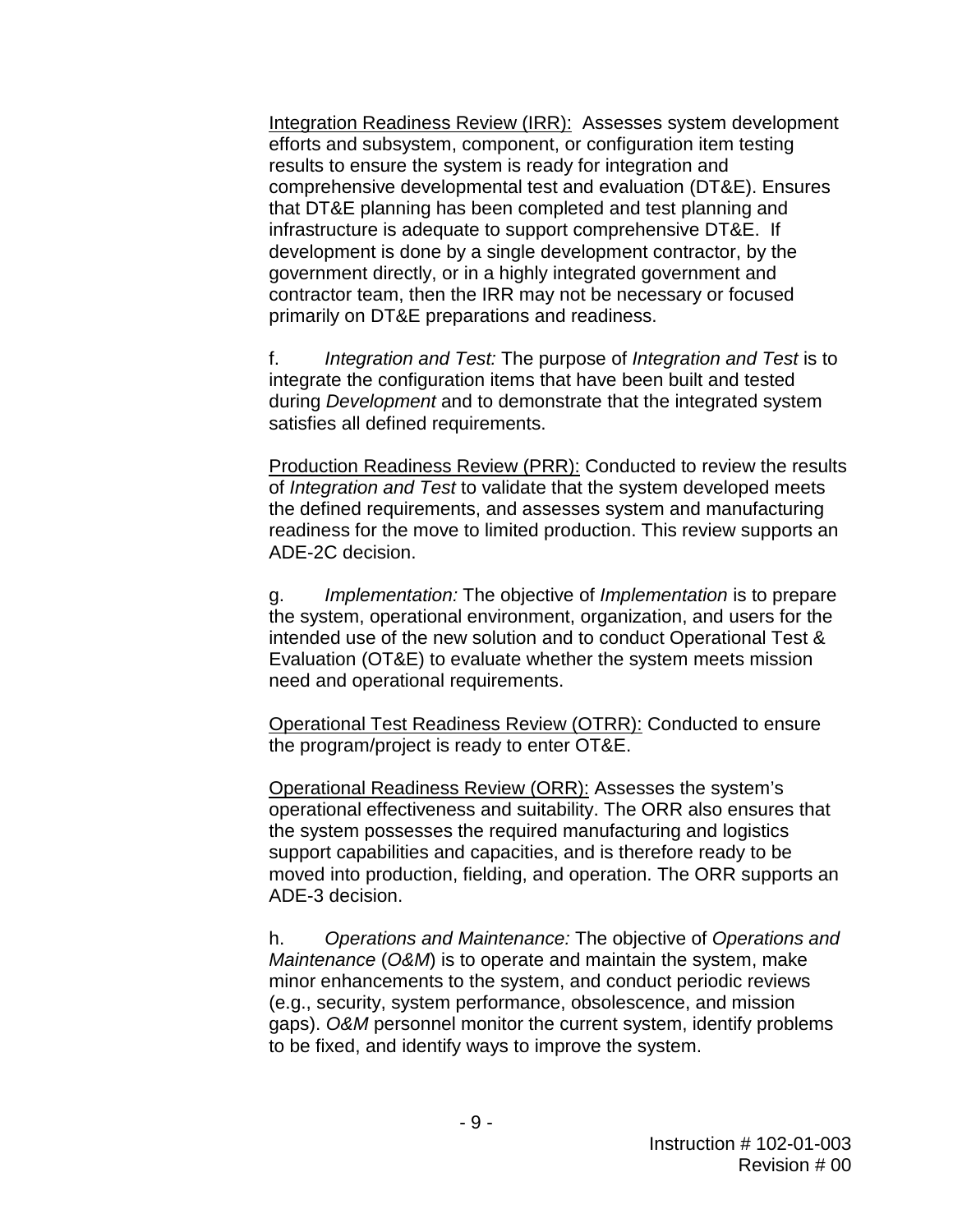Post Implementation Review (PIR): Documents deployment/implementation and coordination issues, how they were resolved, and how they could be prevented in the future.

i. *Disposition:* The emphasis in *Disposition* is to ensure that the system (or parts of the system), data, procedures, and documentation are packaged and archived in an orderly fashion, making it possible to reinstall and bring the system back to an operational status if necessary. *Disposition* also includes systems that are transferred to another entity (Foreign Military Sale, another DHS Component, etc.). All data records are retained or disposed of in accordance with DHS and Federal policies regarding retention of electronic records, and any production equipment and or fixtures are permanently stored or excessed.

#### 3. SELC Technical Reviews

SELC technical reviews (or equivalent reviews tailored to the program or project's chosen development methodology) provide the opportunity to assess program/project progress and provide a mechanism for management to determine if and how well a program/project has completed the necessary activities.

Technical reviews are led by the PMs for the LTA and LBA and may include participation from DHS headquarter organizations (e.g., PARM, CIO-EBMO, Director for Test & Evaluation, and DHS IT Portfolio Managers).

The PM is responsible for arranging, coordinating, and completing the technical reviews while the LTA and LBA are responsible for ensuring the project has satisfied the applicable exit criteria. However, it is expected that the LTA and LBA rely on the appropriate experts (e.g., Enterprise Architect, testing, security, Section 508, infrastructure, budget, operators, etc.) to evaluate the completion of activities and compliance with exit criteria.

In the specialized case of non-IT programs/projects obtaining IT systems (e.g., vehicle programs that include communication gear) the LTA should include the Component CIO in the SELC technical review process. Some key experts are identified in the lists of SELC technical review participants in the DHS Technical Review Guide. For major (Levels 1 and 2) and non-major (Level 3) acquisition level programs, within 30 days of completing the eventbased technical reviews, the approved Technical Review Completion Letter along with any updates to the project's SELC Tailoring Plan or Project Management Plan (including program/project schedule) is provided to the DHS program reporting system of record.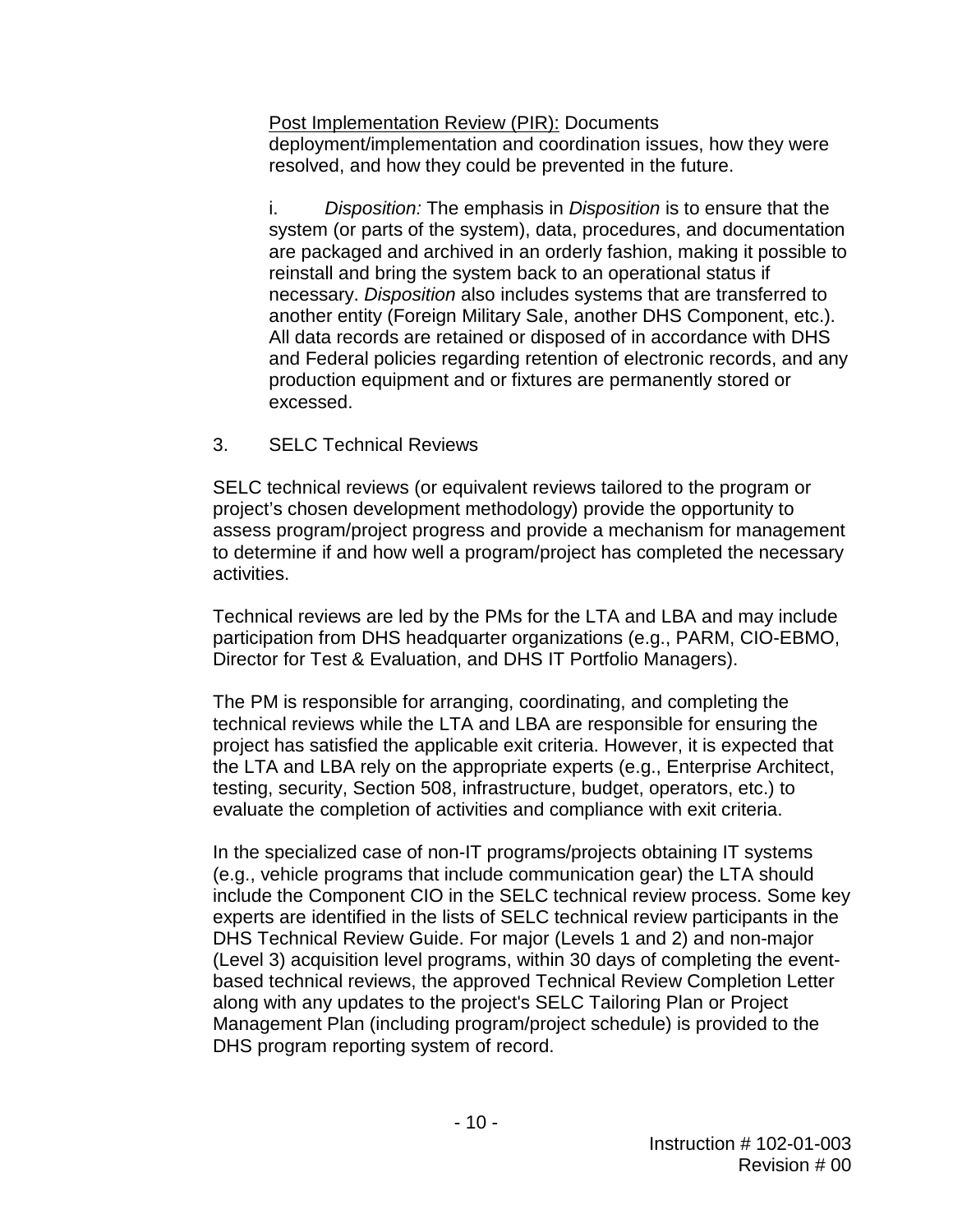Non-major programs should follow the intent of the SELC technical review process, but tailor the formality and size of the SELC technical reviews based on the specific needs of the program/project.

SELC Technical Reviews can be event or time based. SELC Framework event-based technical reviews are discussed in Section 2. Programs and projects should not rely solely on event-based technical reviews but should also conduct periodic time-based reviews. These periodic reviews ensure that issues are being identified, discussed, and actions to resolve are initiated throughout the execution of the program or project.

Some development methodologies, including methods employed in facilities/construction projects or in Agile development projects, employ unique reviews and processes for conducting those reviews that are specific to those methodologies. The program may utilize these methodology specific reviews in lieu of the technical reviews described in Section 2 provided the SELC Tailoring Plan:

- Reflects the addition of the new reviews and removal of the applicable reviews discussed in Section 2
- Includes a discussion describing how the intent of the reviews being tailored out is being met by the new reviews
- Demonstrates that the objectives of the overall technical review process are still being met

Some of these reviews may not be required to provide completion letters, or submit them within 30 days.

Factors critical to successful technical reviews include:

a. Satisfactory completion of all preceding activities (including required artifacts) and exit criteria, as tailored, for each technical review.

b. Evidence is provided that clearly substantiates the fulfillment of the exit criteria. For example, in testing requirements, tests successfully produce the required results in order to be used as evidence of "successfully" meeting exit criteria. The act of testing in itself is not sufficient evidence if tests fail to produce required results.

The PM reviews any significant issues identified, assesses the impact to the program/project, and following consultation with the LTA and LBA, determines if the program/project is ready to proceed.

4. SELC Technical Review Exit Criteria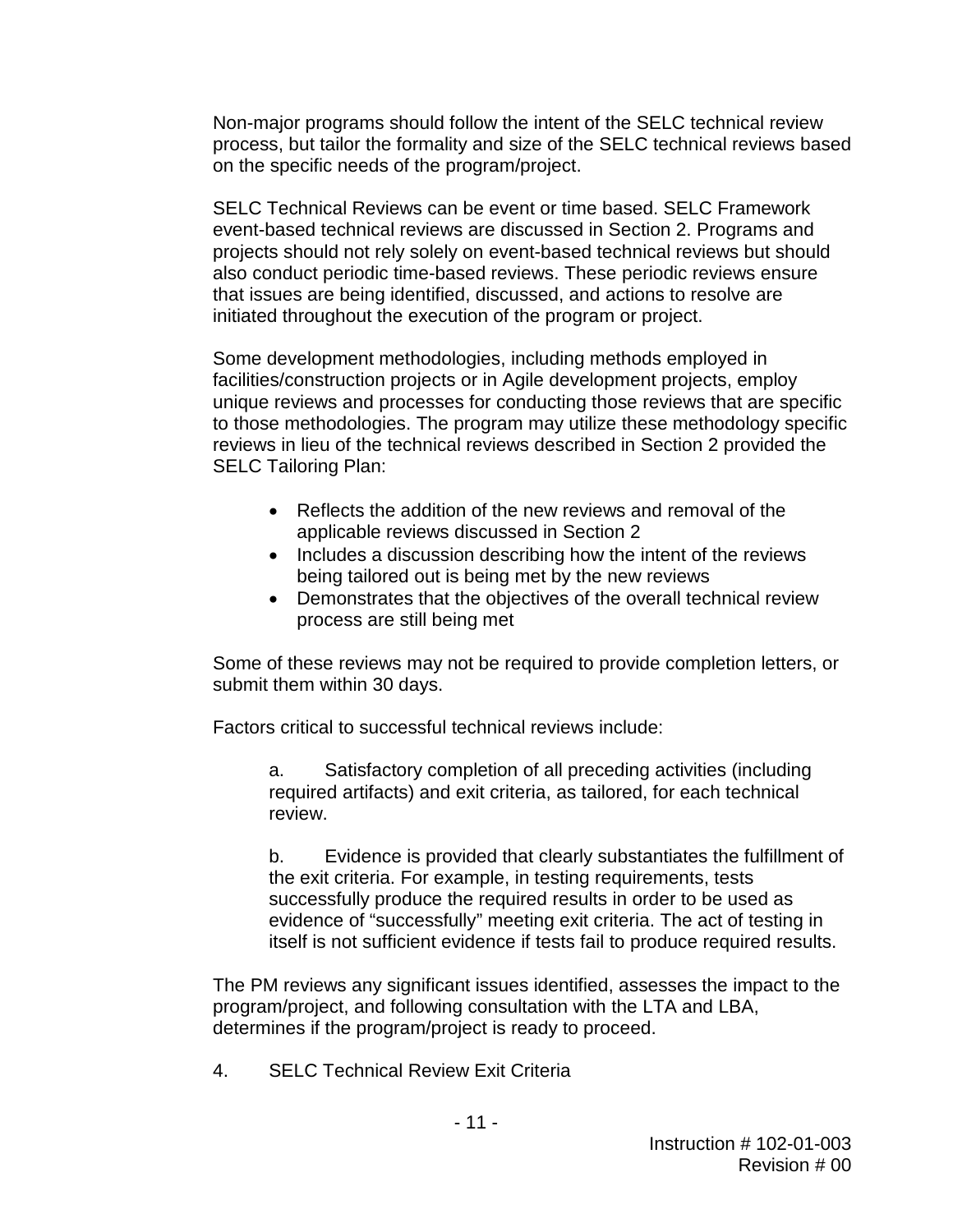Each technical review contains a minimal set of exit criteria that needs to be satisfied. These exit criteria are included in the DHS Technical Review Guide. Exit criteria are tailored for the specific approach and methodology of the program/project and documented in the SELC Tailoring Plan. The CAE, PM, Component SE, Component CIO, etc. may provide additional criteria based on the scope/risk of the program/project or results from previous reviews. It is critical to understand that the determination of program/project successful completion of the review is made by evidence of satisfactory compliance with the content of the exit criteria, not simply by the evidence of artifacts produced.

5. SELC Artifacts

SELC artifacts (e.g., planning documents, requirements documents, test reports, product backlogs, burndown charts, etc.) are evidence of critical thinking and analysis, and are evaluated based on their quality, appropriateness, and accuracy. Programs/projects develop a set of artifacts based on the tailored approach in their SELC Tailoring Plan.

The SELC artifacts are referenced in the SELC Guidebook. In addition, other artifacts may be used based on the program or project's selected development methodology.

- 6. SELC Tailoring
	- a. SELC Tailoring Concept

The DHS SELC represents the systems engineering lifecycle framework for the acquisition management process. The flexibility of the SELC derives from the ability to tailor based on the unique characteristics of a project (e.g., size, scope, complexity, risk, security categorization) and development methodology documented in the SELC Tailoring Plan.

It is important to note that artifacts are simply the final output of a knowledge process, and that evidence of sufficient knowledge is more the focus of oversight than format and length of the artifacts. Programs are encouraged to economize artifacts to best represent the knowledge gained from their processes. The objective of tailoring is to effectively apply the SELC Framework<sup>[1](#page-11-0)</sup> to a specific acquisition program and its projects while balancing the need for documentation and technical reviews with programmatic and technical risks. Tailoring is the cornerstone of any life cycle process. Tailoring of the SELC Framework can take several forms and may include the following:

<span id="page-11-0"></span> $1$  or alternate component life cycle processes aligned with the DHS SELC.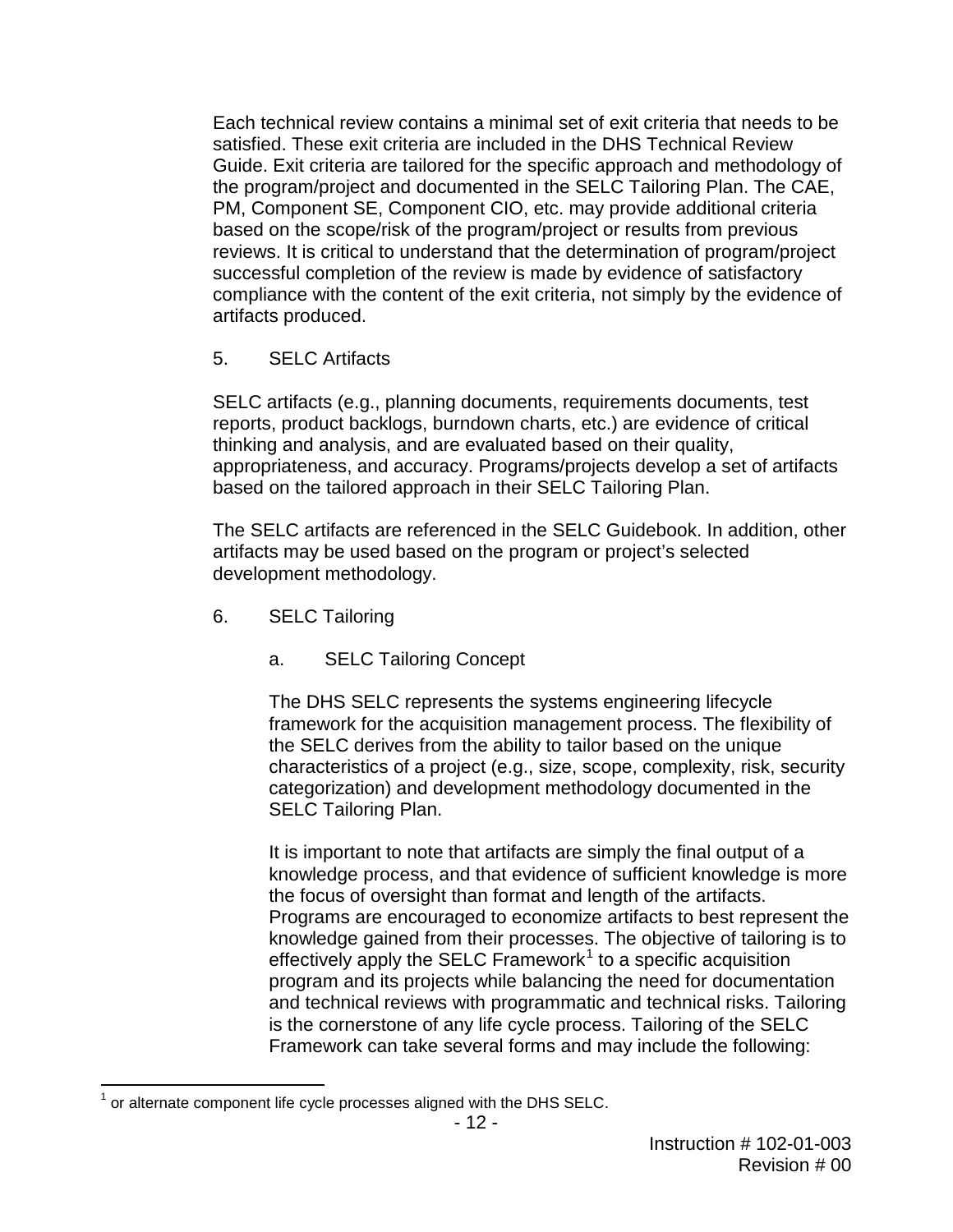(1) Combining SELC major activities and/or reviews.

(2) Combining SELC artifacts and documents.

(3) Scaling the size, formality, content of SELC artifacts and/or reviews (e.g., Agile, Modular, etc.)

(4) Incorporating additional SE processes, activities, and artifacts not required by the SELC guidance, but needed for a specific project, increment, or major activity.

(5) Adding or substituting new or methodology specific technical reviews.

(6) Substituting products of similar content for SELC artifacts.

(7) Deleting major SELC activities, technical reviews, or artifacts where the intent is covered elsewhere, or the activity is not required.

**Note:** Some documents identified in the SELC Guidebook are required by other (i.e., not related to MD 102-01) DHS policy, guidance, or governing authorities and may not be deleted in the SELC Tailoring Plan without coordination with the appropriate governing authorities.

#### b. SELC Tailoring Plan

SELC tailoring is applied in a manner appropriate to a program's/project's size, scope, complexity, risk, security categorization, and development methodology.

The program/project provides evidence proving successful completion of required SELC activities whether or not the SELC is tailored. The SELC Tailoring Plan (for IT and non-IT) is required to document the development approach for the program/project and is developed early during *Planning*, but no later than ADE-2B (Approve Supporting Acquisitions). Tailoring for *Solutions Engineering* is included in the Capability Development Plan approved at ADE-1.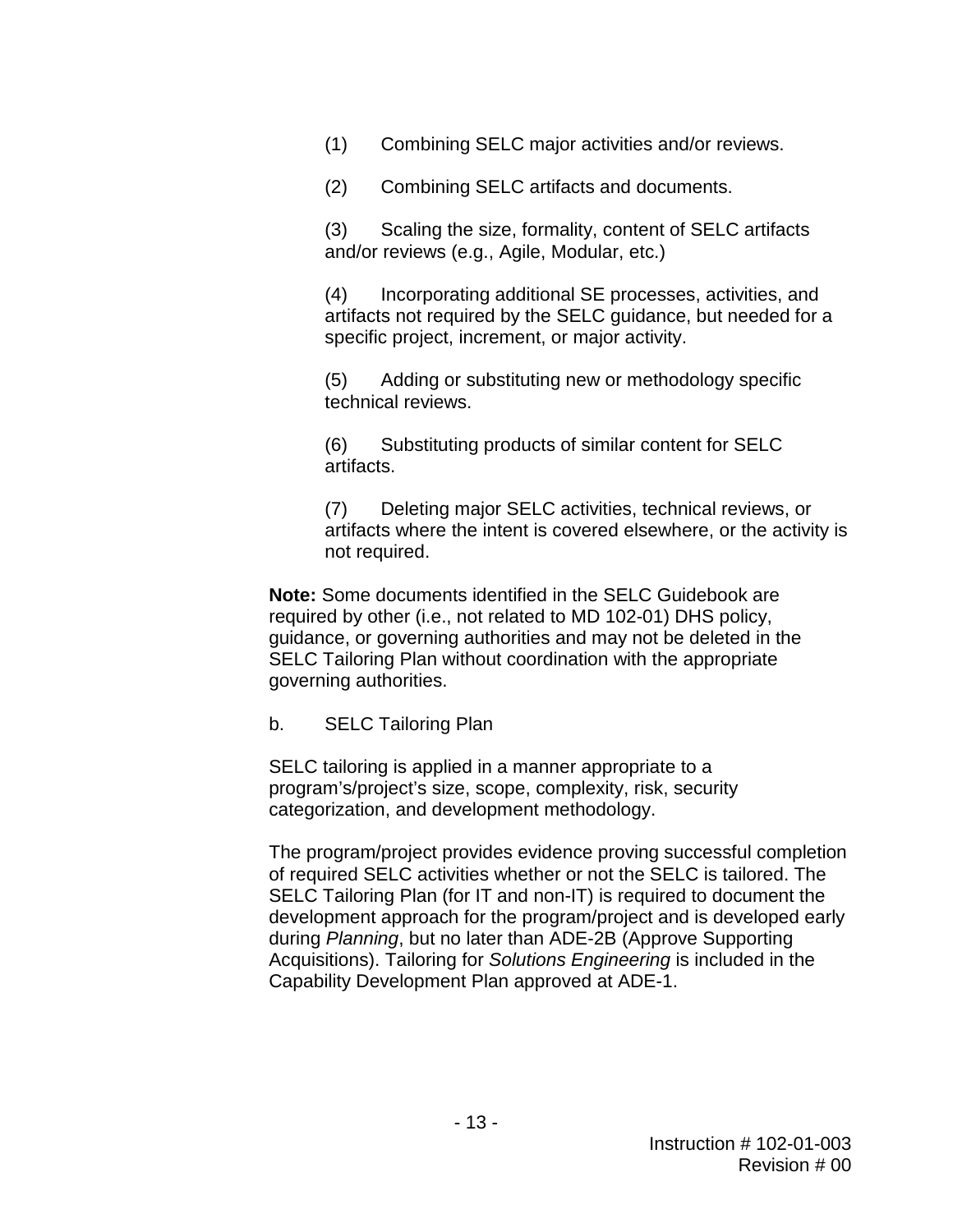For major programs (Level 1 and Level 2) (where not delegated), the SELC Tailoring Plan is approved at the Department level by the PARM Executive Director and DHS CIO not later than ADE-2B, and any subsequent changes to it are coordinated with the original approving authorities.

The SELC Tailoring Plan content and elements are defined in the SELC Guidebook.

7. SELC Guidebook

The SELC Guidebook implements this Instruction by providing specific details regarding requirements, templates, process descriptions, documentation, technical reviews, and tailoring. It also serves as a resource to manage lessons learned and provides a readily adaptable guide to implement the SELC methodology. Signed concurrence of the guide and each change is required by the DHS CIO and the Executive Director, PARM.

8. SELC Governance Roles and Responsibilities

Table 8-1 lists the recommended LTA(s) for each standard SELC technical review based on program/project type. The overall concept for the governance of Systems Engineering is a model whereby the PM retains responsibility for the overall outcome of the program/project, and the oversight stakeholders participate in the SELC technical reviews as a means to provide the PM with inputs on technical matters to help shape the PM's decisions and to inform Acquisition Review Boards.

In addition to the PM, Systems Engineering governance requires the participation of an LTA and LBA. At the completion of each standard SELC technical review, the combined concurrence of these three stakeholders (PM, LTA, LBA) is documented in an SELC Technical Review Completion Letter along with the resultant actions taken during the technical review from the other Component and Department participants as the formal record of the SELC technical review. The LTA and LBA are assigned as part of the program's initiation, but not later than the first SELC technical review (e.g., Study Plan Review).

Other development methodologies (e.g., Agile) may use different technical reviews and roles so long as they adhere to the general concept of each SELC technical review and role.